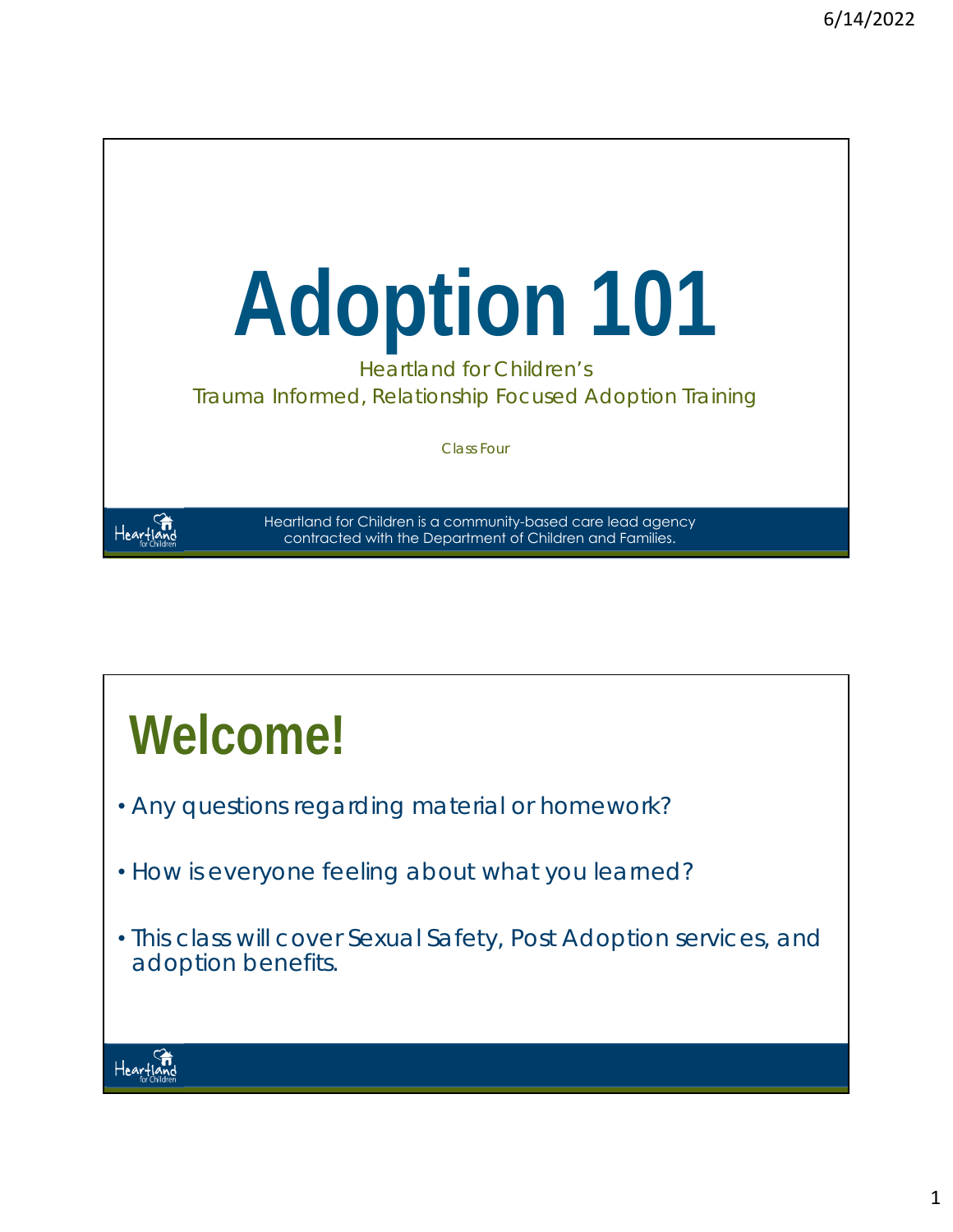

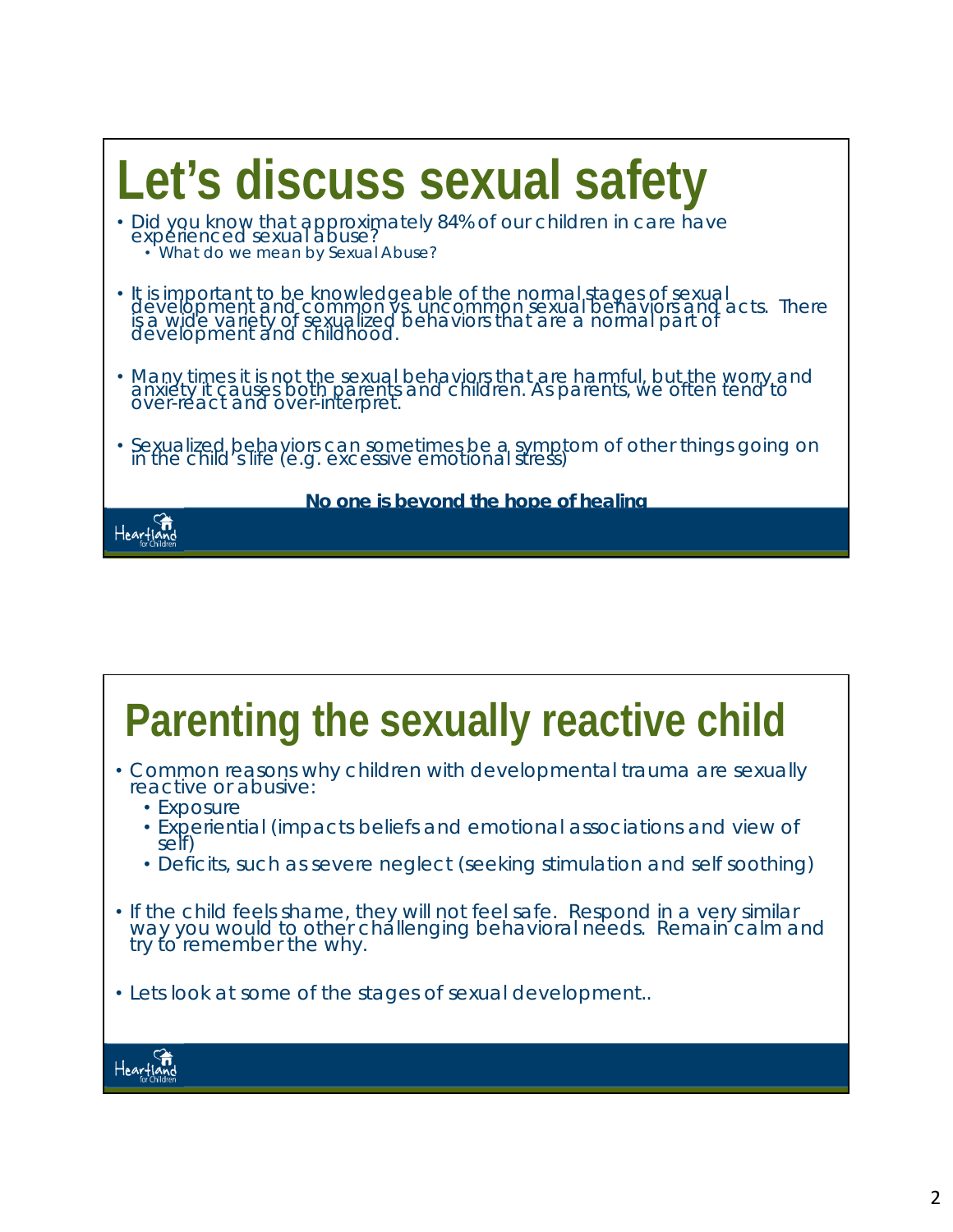## **Stages of sexual Development**

### **Preschool (0 to 5 years)**

### **Common acts of sexual development**

- Sexual language relating to differences in body parts, bathroom talk, pregnancy, and birth.
- Self-fondling at home and in public.
- Showing and looking at private body parts.

### **Uncommon, "Red Flag" indicators of possible sexual abuse:**

- Discussion of sexual acts.
- Sexual contact experiences with other children.
- Masturbation unresponsive to redirection or limits.
- Inserting objects in genital openings.



## **Stages of sexual development**

### **School Age (6 to 12 years)**

### **Common:**

- Questions about menstruation, pregnancy, sexual behavior.
- "Experimenting" with same-age children, including kissing, fondling, exhibitionism, and role-playing.
- Masturbation at home or other private places.

### **Uncommon:**

- Discussion of explicit sexual acts.
- Asking adults or peers to participate in explicit sexual acts.

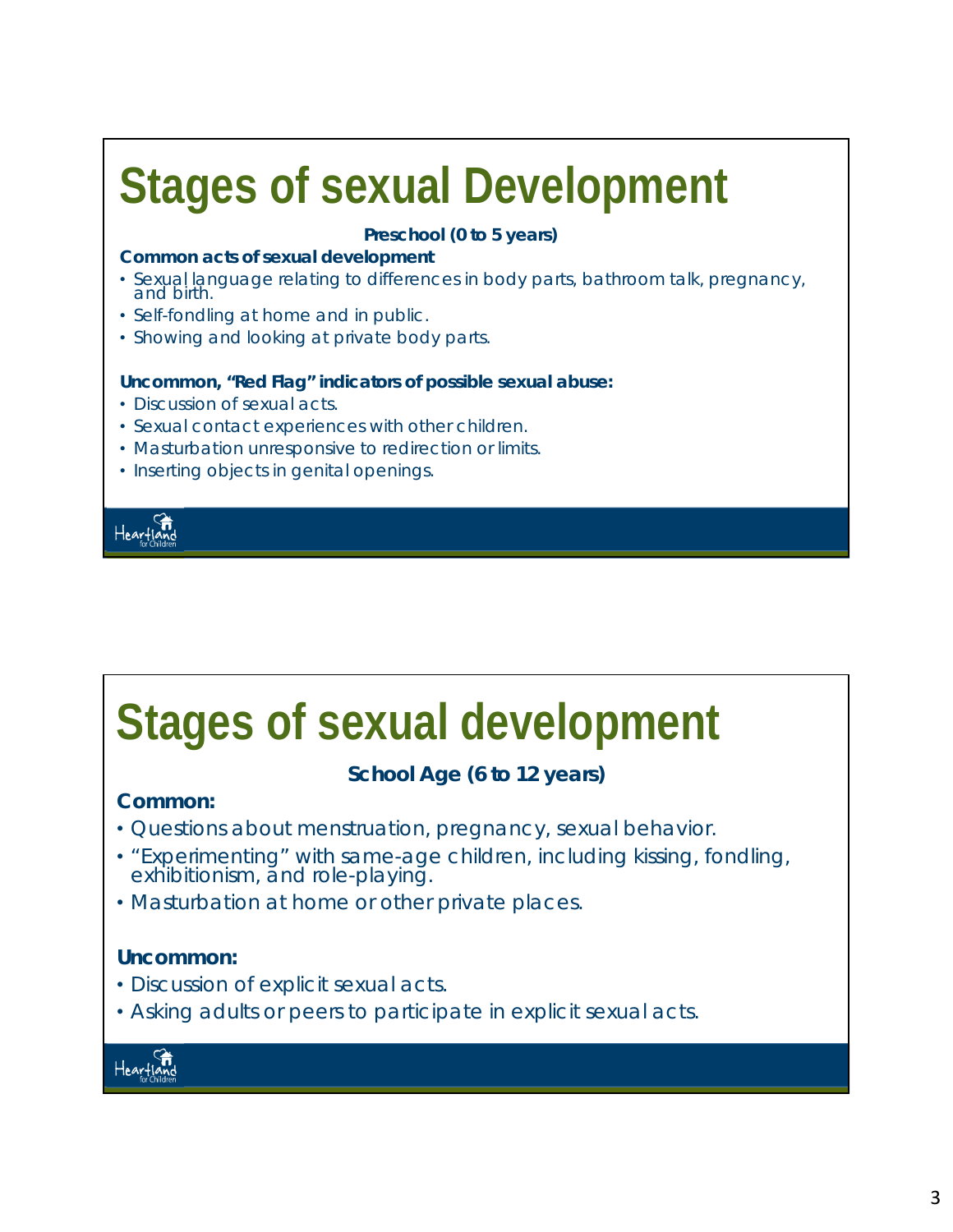# **Stages of sexual development**

#### **Common:**

#### **Adolescence (13 to 16 years)**

- Questions about decision-making, social relationships, and sexual customs.
- Masturbation in private.
- Experimenting between adolescents of the same age, including open-mouth kissing, fondling, and body rubbing.
- Voyeuristic behaviors.
- Sexual intercourse occurs in approximately one-third of this age group.
- Oral sex has been found to occur in 50 percent of teens ages 15 and older.

#### **Uncommon:**

- Sexual interest in much younger children
- Aggression in touching others' genitals
- Asking adults to participate in explicit sexual acts



# **What's next?**

- Prepare your family, prepare your home
	- Create a safe environment prior to a child arriving.
	- Once you know the child's history, discuss with your family how you can work together to keep the child safe.

### • Welcome the child

- Family discusses the house rules.
- Safety Plan Discussion, review of sample contract.
- Our children come from families with little or no sexual safety rules. Rules need to be made and discussed.
- Teach differences between surprises, private information, and secrets. Teach what love is and what it isn't.

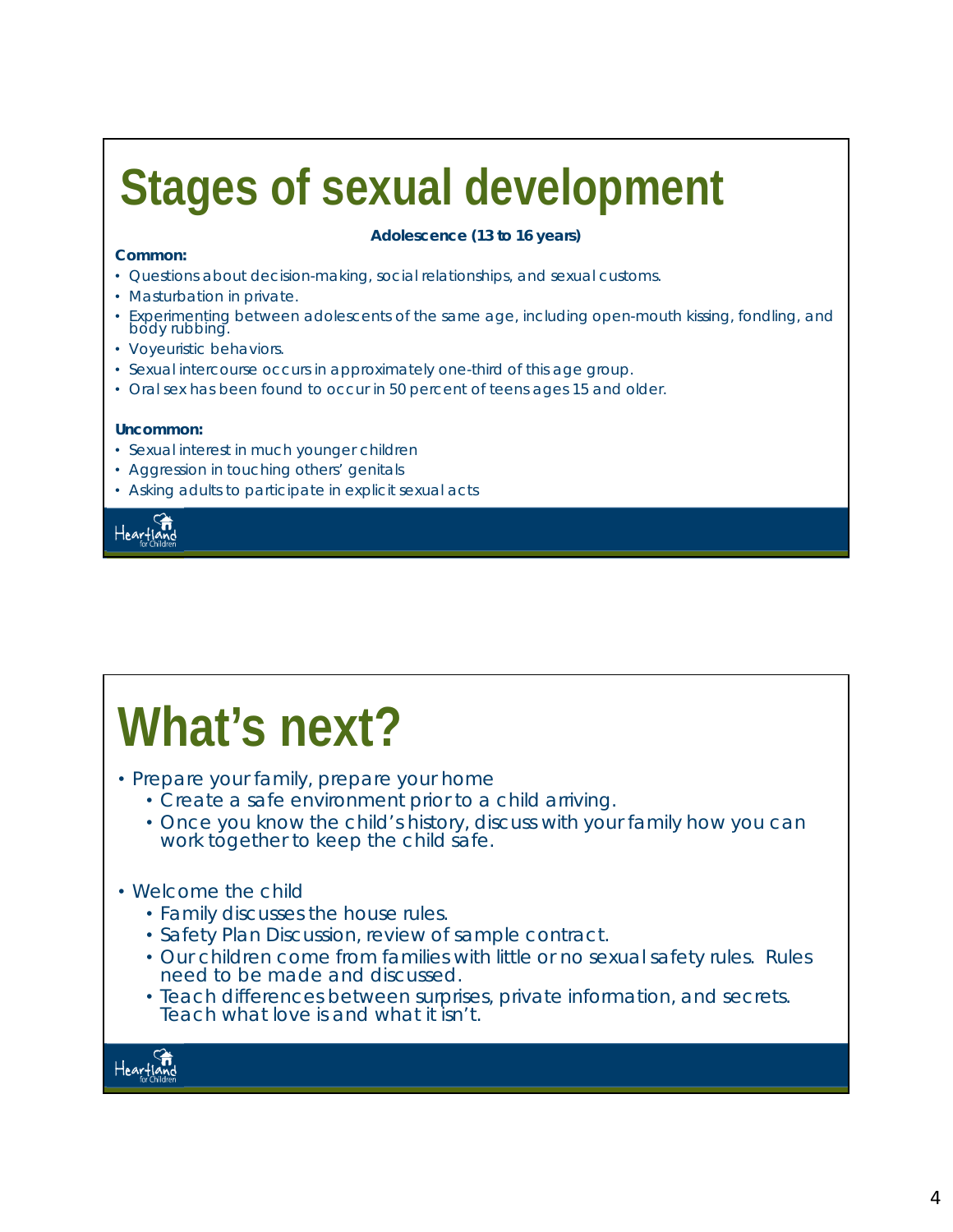# **Safety plan discussion**

- Verbally assure the child that (s)he will not be sexually victimized in his/her new home.
- Assure child of your desire to protect him/her.
- Recognize that the child may not be accepting that (s)he is safe in the new home.
- Discuss family touch patterns and what this means.
- Discuss individual's needs for privacy and how the family protects this need.
- Express commitment & acceptance of the child.
- Demonstrate family touch patterns in different areas of the home.
- If there are other children in the home, discuss expected areas of support and tension.
- Clearly state where family members meet their own sexual needs.
- Discuss past sexual abuse of the child.
- Concentrate on feelings & acknowledge that the child might be frightened.

fi<br>teartiand

# Questions?

• Now let's talk about Post Adoption Services & Supports

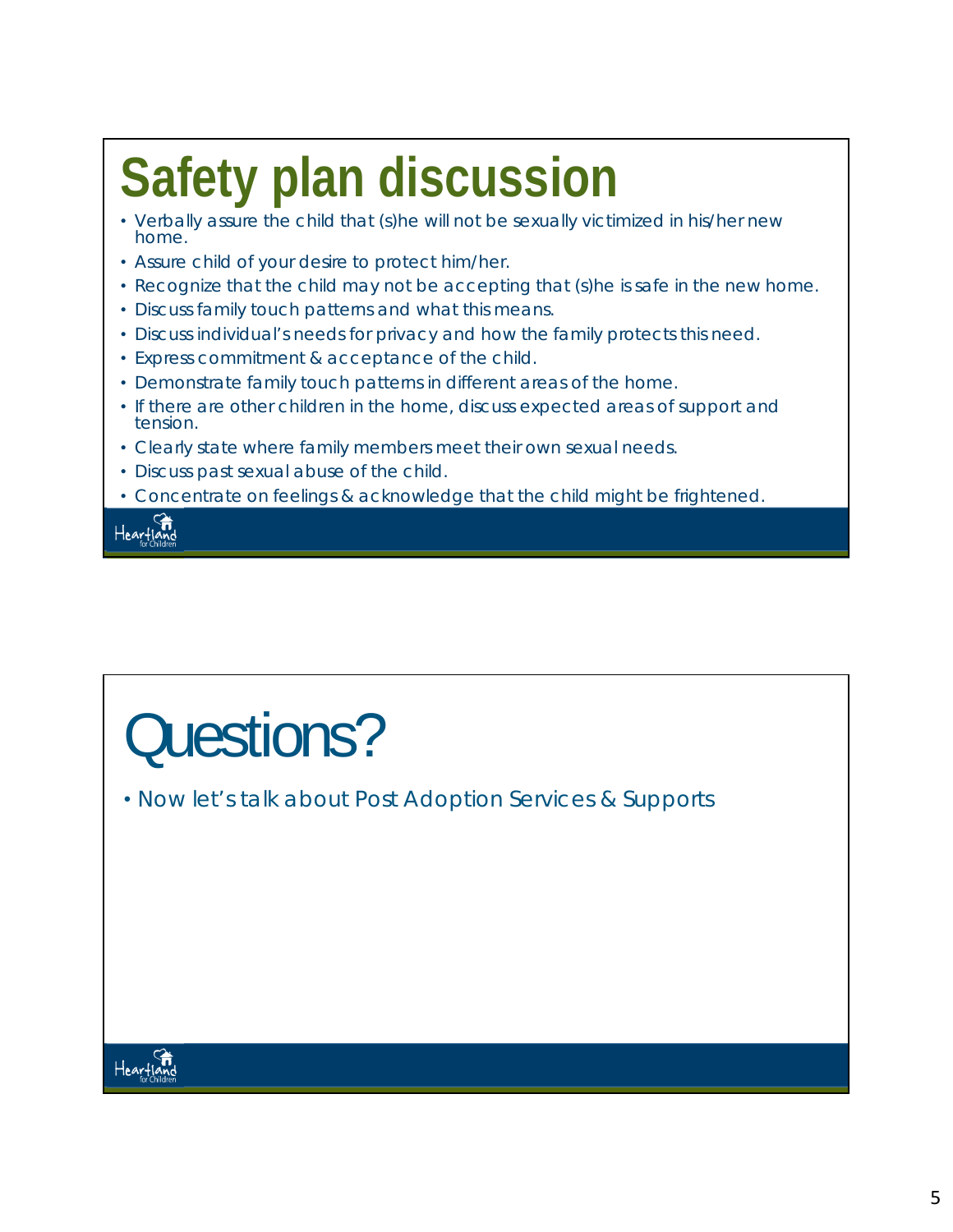## **Post Adoption Services & Supports** • What is available through Post Adoption Services? • Early recognition of issues and quick obtaining of support and

- services is crucial to preventing disruption and dissolution. • Adoption is a lifelong commitment. Consistency and utilizing<br>these tips are important not only initially, but needs to continue throughout the child's life.
- There are many resources available to families who are struggling before and after the adoption.
- It is important to recognize when help or support is needed so you do not get to the point where you are ready to "give up."

*THERE IS NO CRYSTAL BALL! Pay attention to disclosure and remember unconditional commitment!* 



## **Support system is vital!**

- ALL TOOLS ARE USELESS UNLESS YOU HAVE PROPER SUPPORT!
- Having a strong support system is very important with the adoption process.
- It is important to build a support network of people who will be encouraging and supportive of your adoption and the challenges that come along with it.
- It is good to build a support system of people familiar with adoption and its challenges. These could be people you meet in this class, people you know who have adopted, or people you have met in Adoption Support Groups.
- *Who is in your support system?*

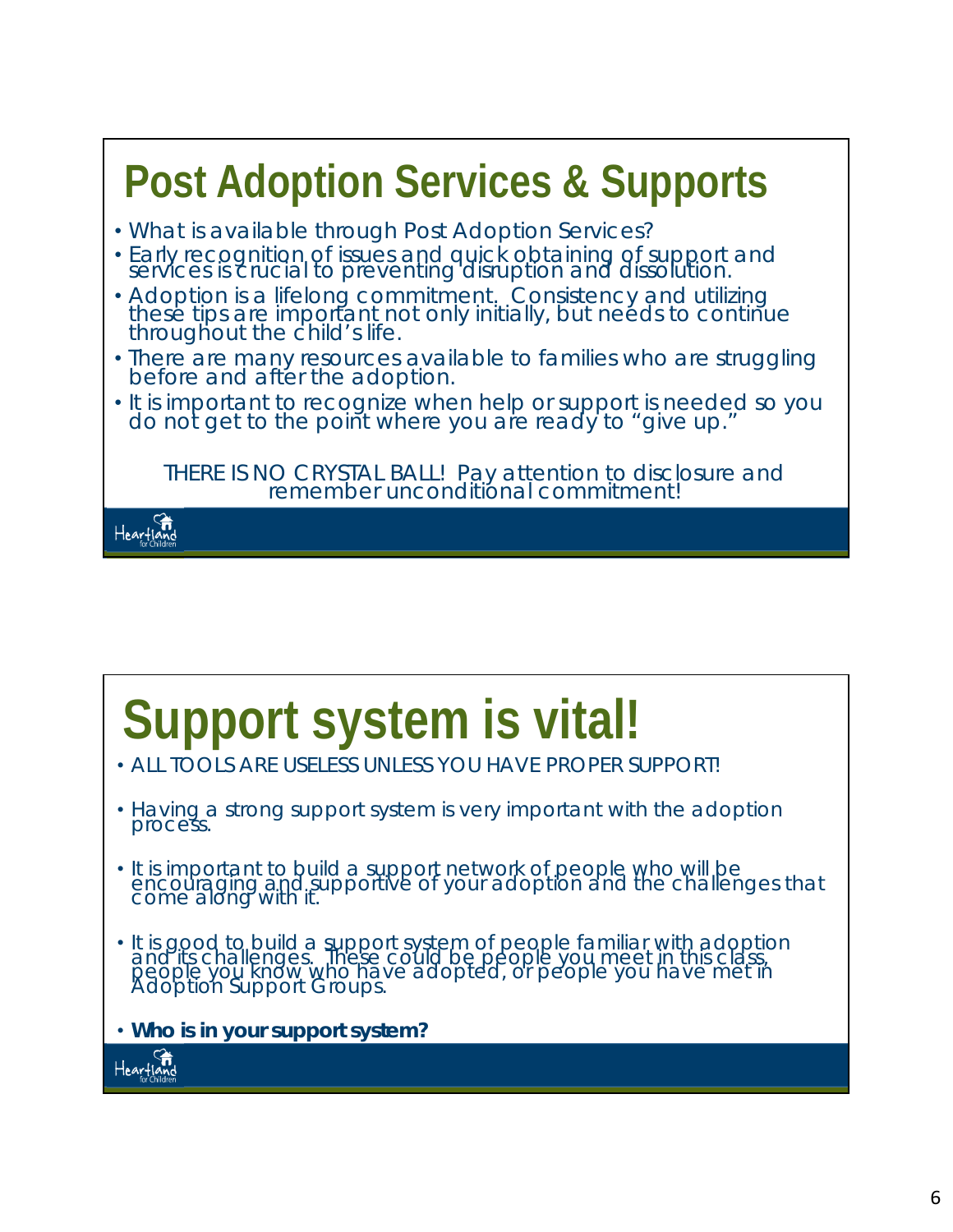# **Benefits related to adoption**

- Adoption Attorney
- New Name/New Birth Certificate
	- You then must change/update name with Social Security Office
	- If you are allowed to change the Social Security Number, you MUST notify Heartland of the change
- Adoption Subsidy
- Medicaid
- College Tuition Exemption
- Adoption Tax Credit
- Extra Benefits for Teenagers Adopted
- Florida State Worker Benefit
- Florida State Park Pass
- The Adoption Finalization Hearing
- OTHER: Social Security Income, Death Benefits, Agency for Person's with Disabilities
- Case Closed!

Heartland

## Home Study

**PROCESS**<br>• If you are taking these classes for a specific child in your home the

Case Management Organization (Children's Home Society, One<br>Hope United, or Devereux) will be completing your home study.

- You will receive a packet of information to complete. It is imperative you provide all requested documents as quickly as you can.
- Once they have reviewed your packet they will be calling to set up the home study. Please discuss the details of the home study with your assigned adoption specialist. If you do not yet have one, you may contact the adoption supervisor with any questions about the process.
- Questions?

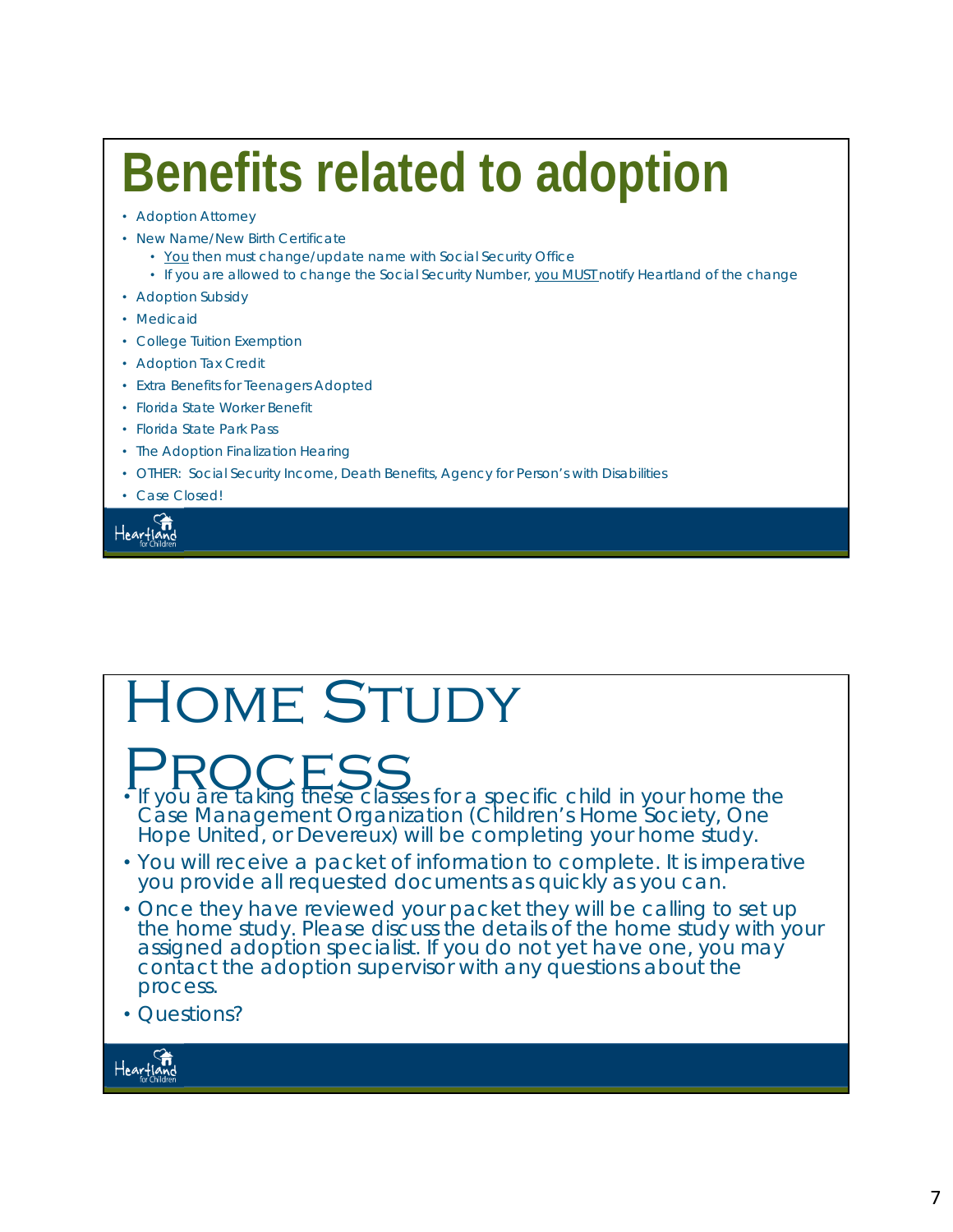

## HOME STUDY PROCESS<br>• For UNMATCHED Families: • Upon completion of your home study binder a Heartland Adoption Specialist will review all documentation. Information like your family profiles, references, backgrounds etc. will all be used to create your home study interview. Every interview is specific to the family.

• The home study is primarily discussion, talking about your childhood, your relationships, career, parenting, health and mental health, etc.

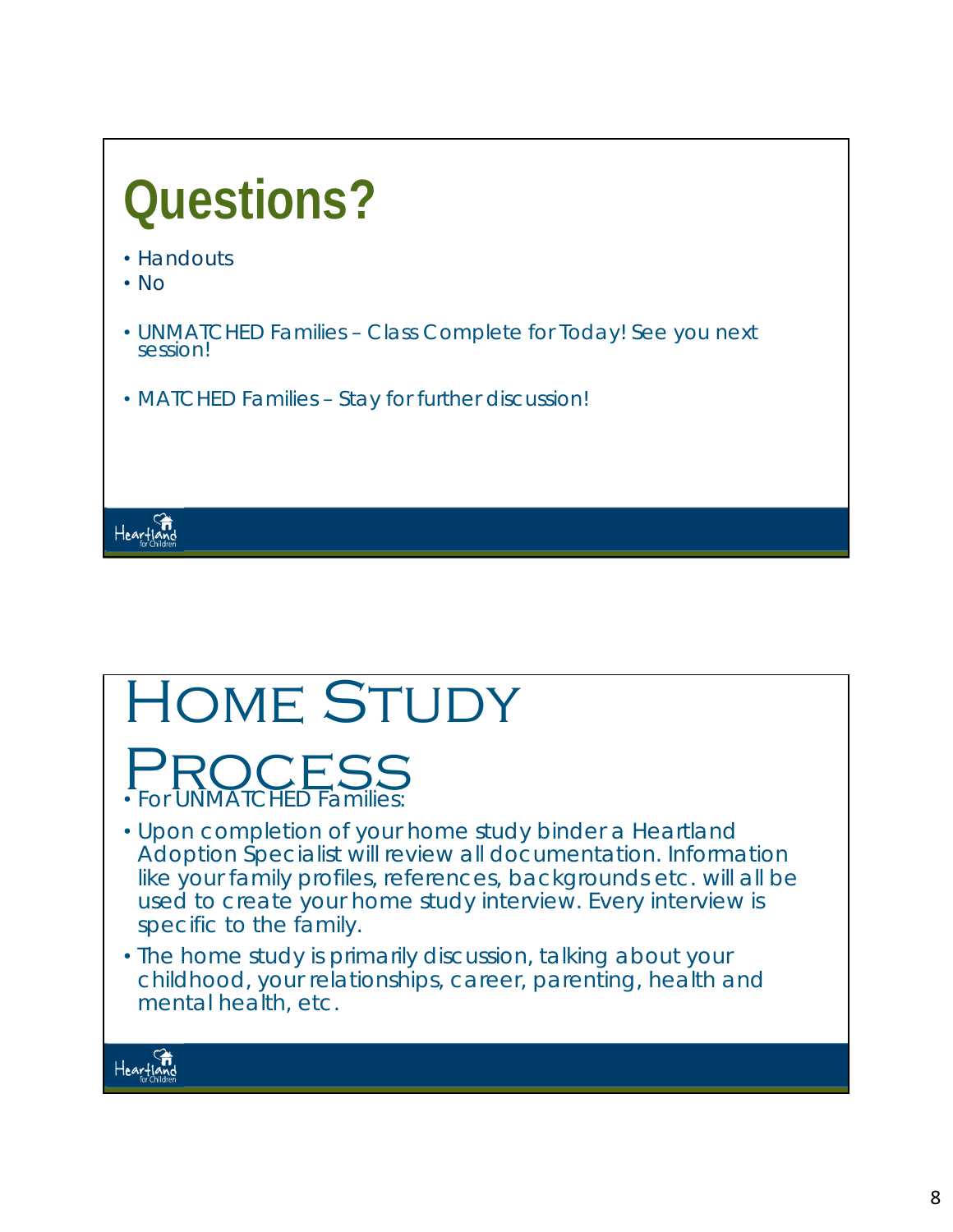| <b>HOME STUDY</b>                                                                                                                                                                                                                                                                                                |
|------------------------------------------------------------------------------------------------------------------------------------------------------------------------------------------------------------------------------------------------------------------------------------------------------------------|
| . During COVID-19, the interview portion of the home study will be<br>completed by virtual video. The length of time is different for<br>every family, but is at least a few hours.                                                                                                                              |
| . If you are a couple, both applicants must be there.                                                                                                                                                                                                                                                            |
| . While we typically ask that children have other care<br>arrangements, we are experiencing a new normal and it's okay<br>if your children need to be home. Please note that we may<br>discuss some uncomfortable subjects so plans should be made<br>to ensure these can occur out of earshot of your children. |
|                                                                                                                                                                                                                                                                                                                  |

# HOME STUDY

# **CONTINUED**<br>• A physical home visit will be made to your home to complete a

- walk through and observe the home. We will check in on everyone's health just prior to the visit.
- We ask that all household members wear a mask, if possible. Please make all efforts to maintain a physical distance of 6 feet, especially if you cannot wear a mask.

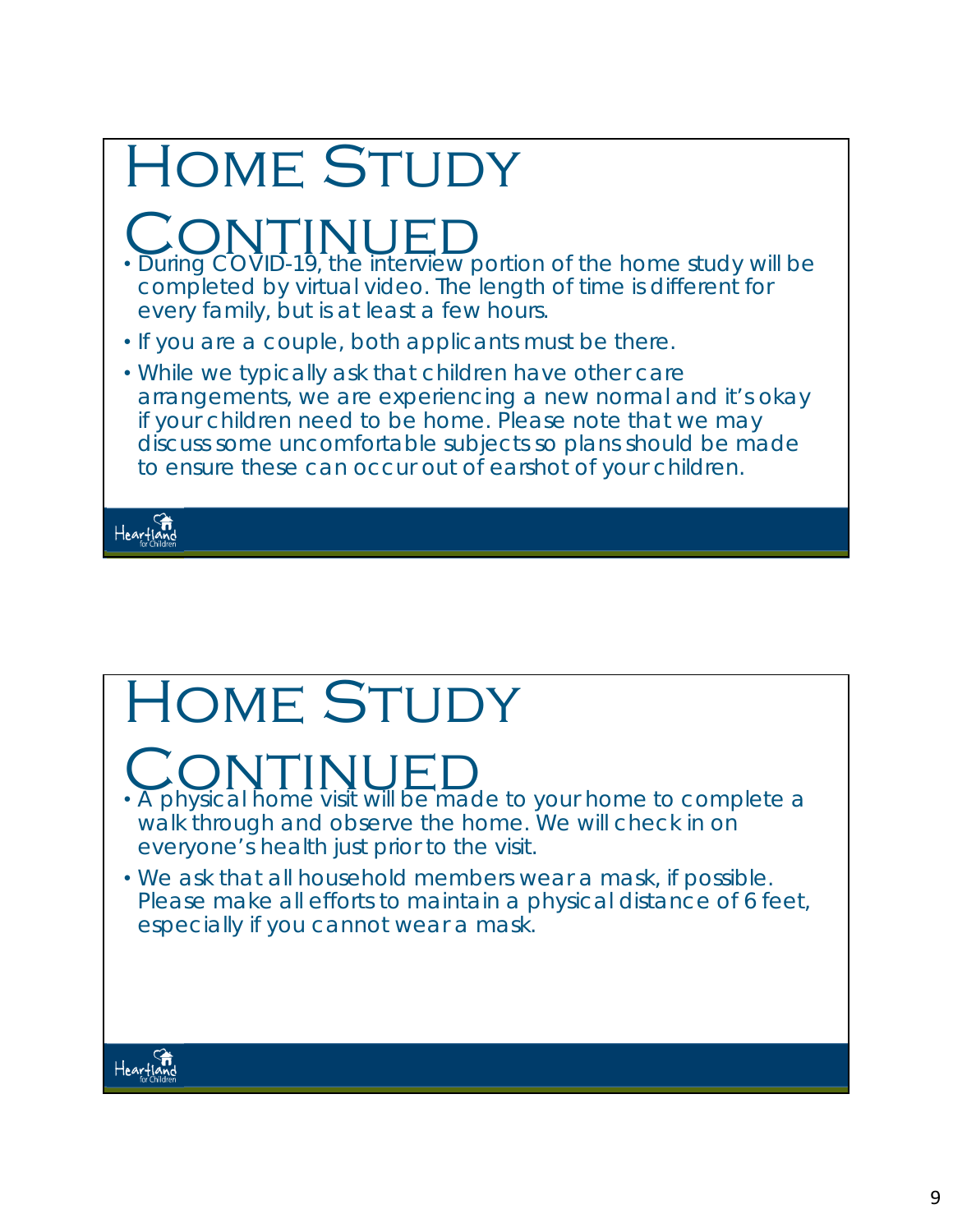

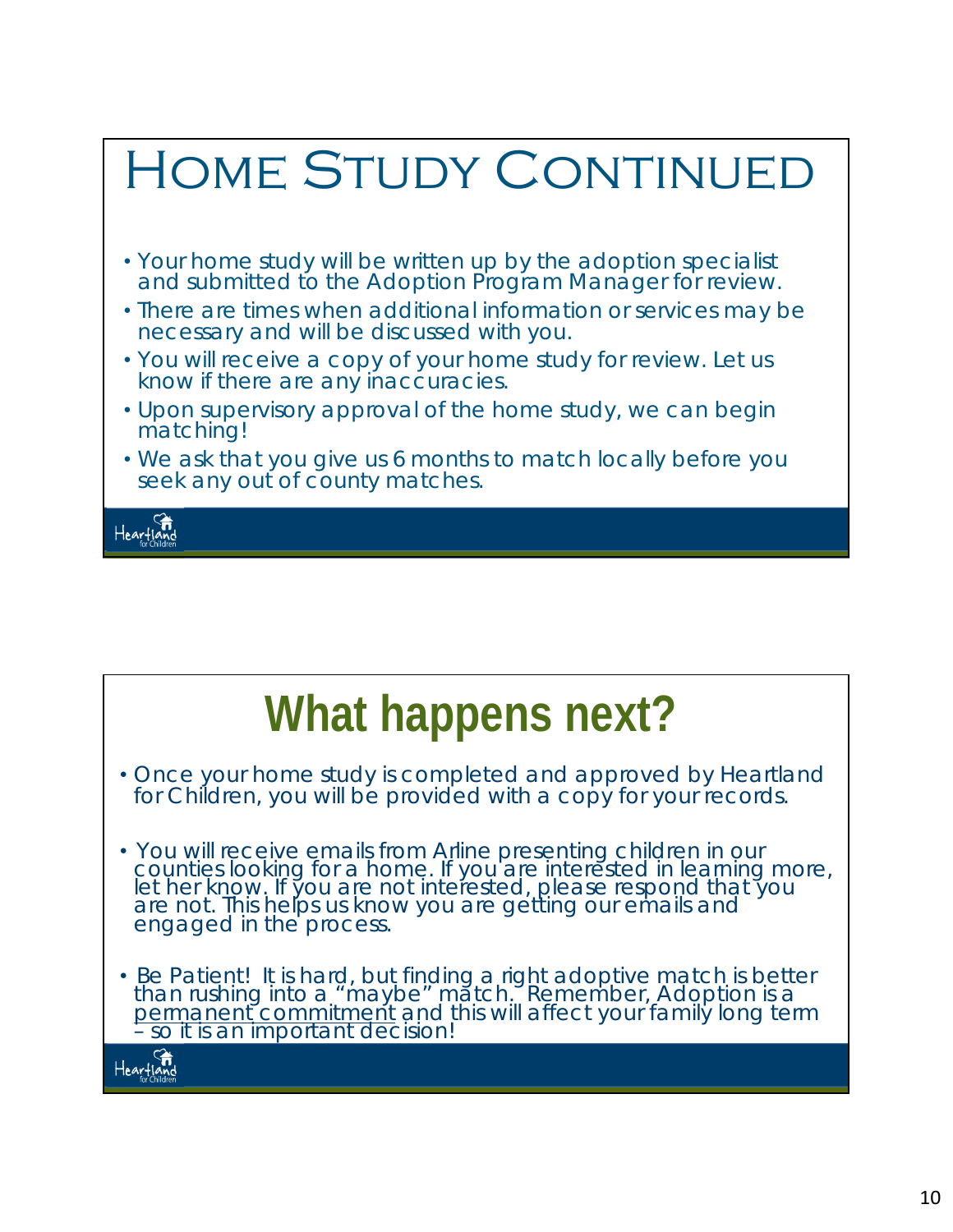# **Matching …**

- I will work on recruitment for you….. But remember, *I am looking to match our children with families – not to match our families with children.* I only know about children within our area.
- You can also see available children for adoption in our Circuit via the Adoption Heart Gallery
	- www.heartgalleryofheartland.org
- Other websites are:
	- Adoptflorida.com
		- Links to specific Heart Galleries
	- Adoptuskids.com

Heartland

# **Tips!**

- Keep in contact often to touch base.
	- Contact with all families should be made at least once per month.
- *Be open*. The more open you are about what child/children you are interested in – the more likely you are going to be matched.
	- Remember the majority of the children that need a forever family are between the ages of 10 and 17 and have moderate or severe needs.
- Do not lose hope or interest just because it is taking a while to be matched. Matching is not an easy thing. Think of how long it takes to find a spouse and the process that occurred to make that happen!
- Make connections with others in this class! They can be a good addition to your support system!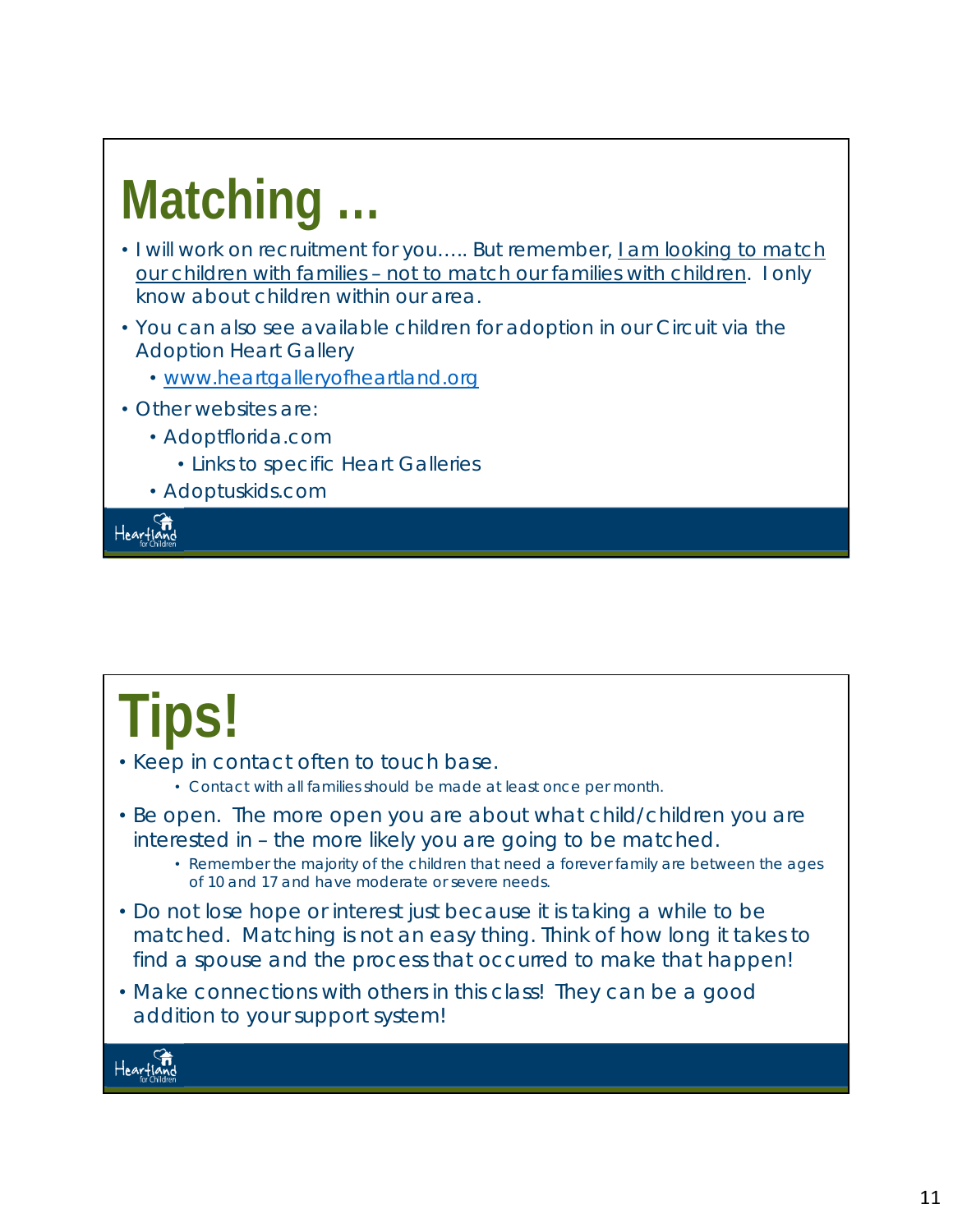# **Prepare for success!**

- Timing! It has to be the right time, and time that you can dedicate to the process. • Adoption is a journey, not an event.
- Continue your education!
- Be ready for change. With adoption comes adaptation!
- Match wisely! There is no knowing how long it will take to be matched. It's okay to say no and it's okay if it takes longer than a year. Don't force it to fit in your timeframe.
- Be your child's advocate!
- Be honest and open! It's okay if you need help and supports.
- Create a strong support system who will understand and support you.
- Be okay with the notion that it will be hard work!



## **How matching process works….**  • There are various ways that a match can occur….. • Inquire about a child you see online at the Heart Gallery. • Respond to an email from HFC presenting a child. • Recommended as a possible match for a child from your Adoption Specialist. • Adoption Case Manager reviews your study and thinks you could be a good match for a specific child/children. • When you inquire, or are recommended, the agency will review your home study determining if you could be a "match" based upon your strengths as a family and the child's strengths and needs. • They are given 2 weeks to review studies. Possibly longer if they are considering many families. • It is always good to follow up about every two weeks to see if there is any progress.Heartig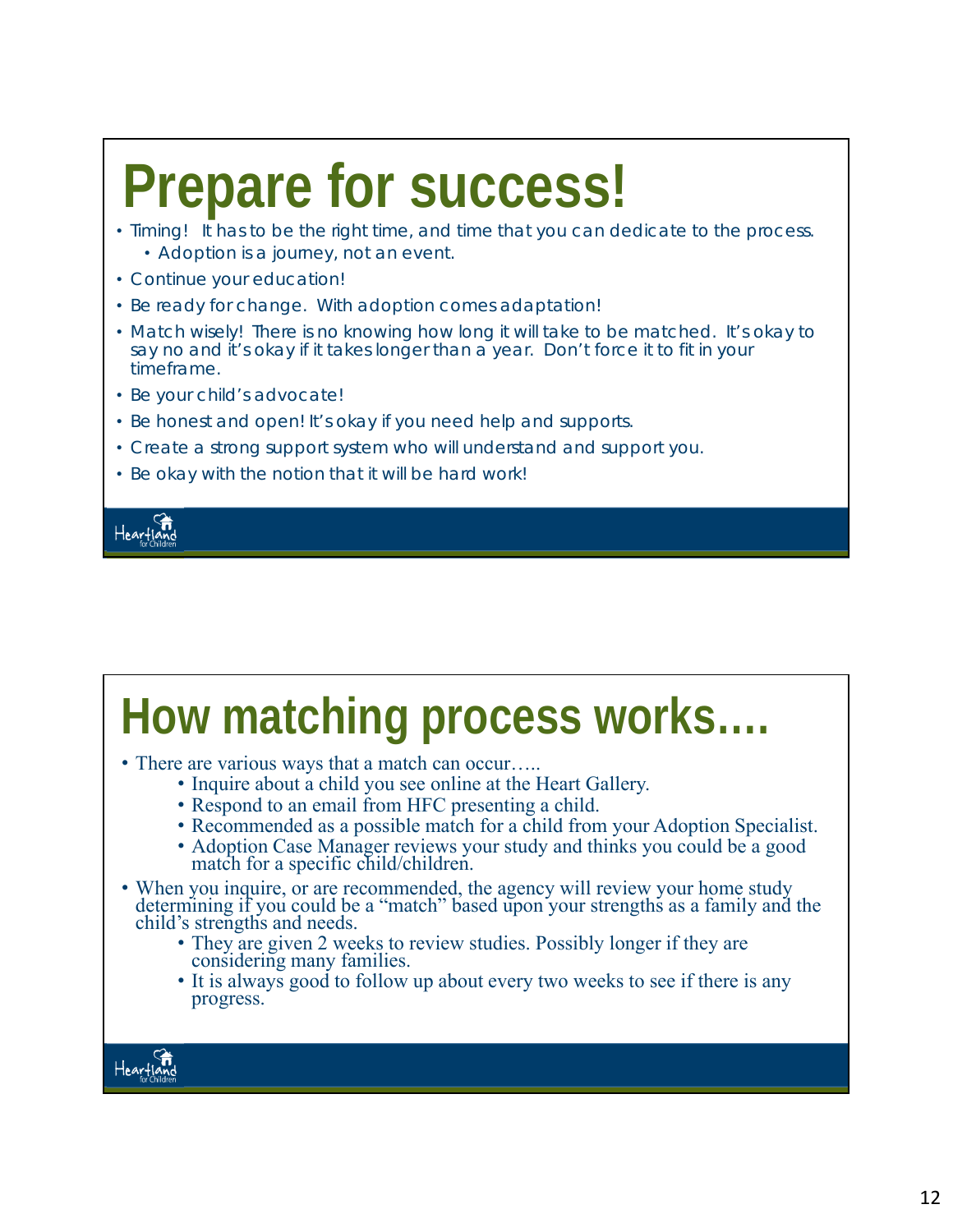

## **Matching process continued…**

- Within 2 weeks, the agency will notify HFC if you have been selected as a match. We will call you either way.
- If you are not selected, please remember it is only about selecting the family who cán best meet the needs of the child, it's not a personal decision about your family.
- If you are selected, the disclosure process will begin.
- This is your opportunity to review the child's history, information about why he/she came into care, why rights were terminated, medical history, educational history, therapeutic history, siblings or other connections, special needs, behaviors the child demonstrates, placement history, etc.
- This is the time to ask questions and get to know the child as best you can without meeting. We suggest you talk with people who know the child well – such as the Guardian Ad Litem, Foster Parent, Therapist, Case Manager, etc.
- Disclosure meetings are typically more than one meeting as it is a lot of information to take in.

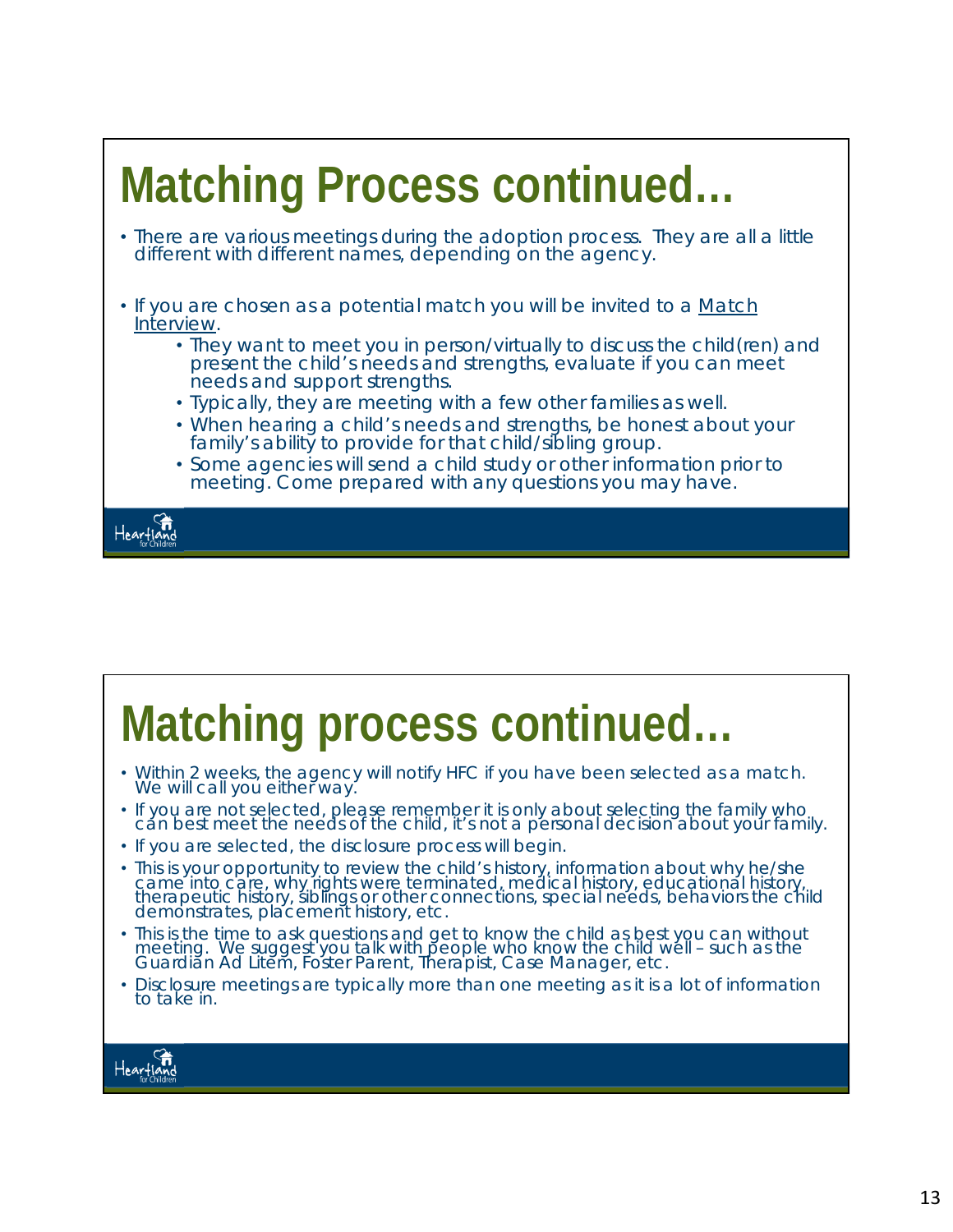# **After Disclosure…**

- If after disclosure you are comfortable and confident you can unconditionally commit to caring for the child and any current/possible future needs, visitations will initiate.
- **Never agree to meet the child and begin visits if you are not confident you can provide for the child's current and long-term needs. It is not fair for the child to have a visit with a family who cannot care for them.**
- Visits are typically supervised at first so the child has a familiar person nearby and interactions can be observed.
- Visits progress from supervised to unsupervised day visits, to overnight visits, to weekend visits, progressing until the child, family, and case management organization all agree the child is ready to move in.
	- # of visits until move in varies by case and the child's needs. Discuss the transition plan with the child's team.
	- School must be considered and are typically made during breaks to keep disruption at a minimum.



## **Getting ready for placement**

- What a child brings...
- There will be people visiting your home prior to finalization.
	- Case Managers at least every 30 days
	- Guardian Ad Litems typically monthly
	- What happens when they come?
- The child(ren) must live with you **at least** 90 days before the adoption can finalize.
	- Decision to finalize is determined by the family, the child, and case management organization.
	- Rushing to finalize may not be in everyone's best interest. Take time to stabilize your new family with close supports before you finalize the adoption.
	- Once finalized, the case is closed.